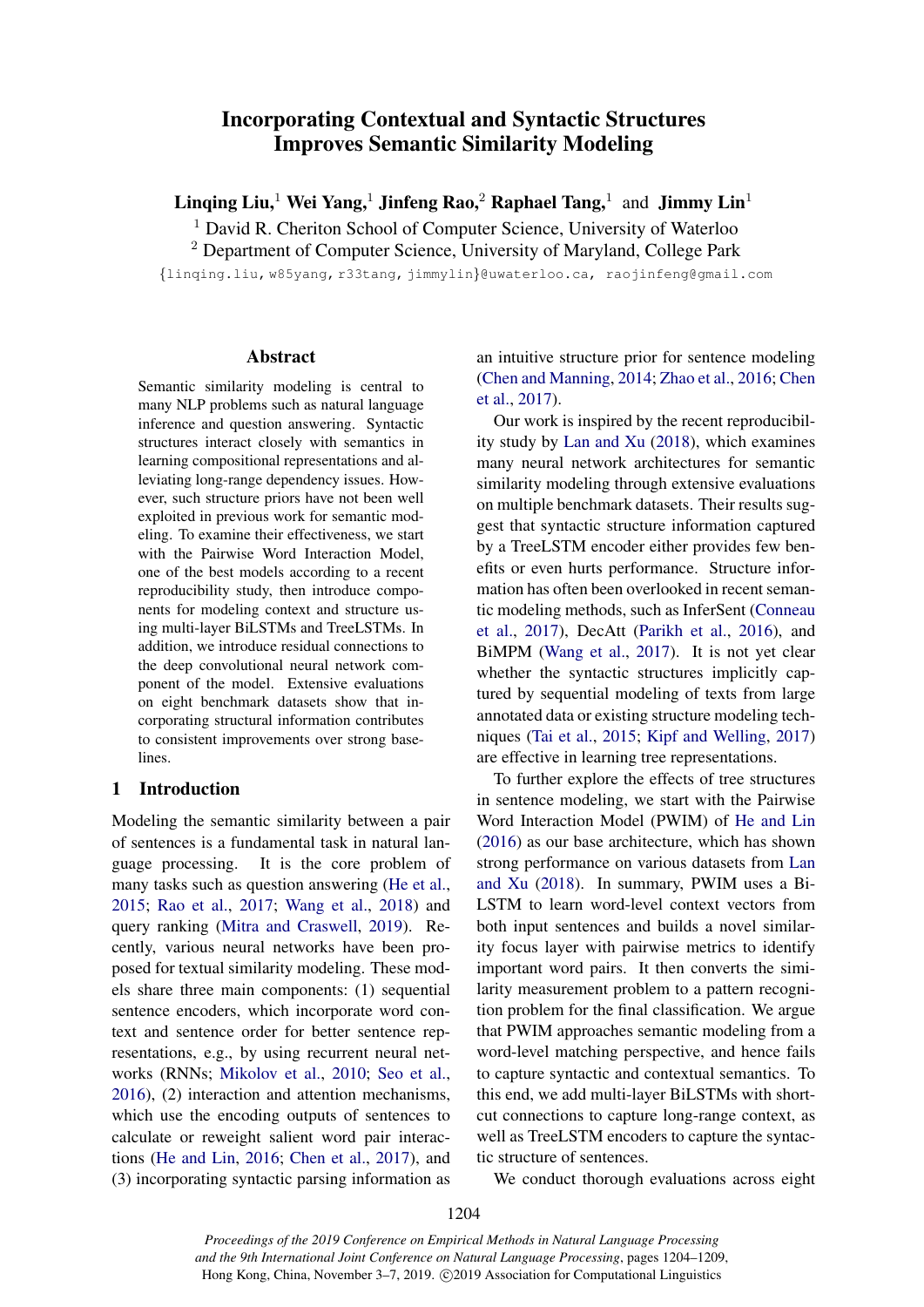datasets in four NLP tasks: paraphrase identification, semantic textual similarity, natural language inference, and answer sentence selection. Extensive experiments show that our proposed components lead to consistent improvements against PWIM and other strong baselines, suggesting that incorporating contextual and syntactic structures can help semantic modeling. Our improved model achieves competitive numbers on eight datasets, and we open-source our code to improve repro-ducibility and to facilitate future research.<sup>[1](#page-1-0)</sup>

## 2 Methods

#### 2.1 The Pairwise Word Interaction Model

The Pairwise Word Interaction model [\(He and Lin,](#page-4-1) [2016\)](#page-4-1) captures fine-grained word-level information to measure textual similarity. They use a Bi-LSTM for context modeling, where the word at time step  $t$  is encoded as a forward hidden state  $h_t^{\text{for}}$  and a backward hidden state  $h_t^{\text{back}}$ . Pairwise word interactions are modeled through a multimetric comparison unit  $coU$ , which computes cosine distance,  $L_2$  distance, and dot-product distance over two hidden states. This comparison unit is applied to not only the forward and backward hidden states  $h_t^{\text{for}}$  and  $h_t^{\text{back}}$ , but also their concatenation  $h_t = [h_t^{\text{for}}, h_t^{\text{back}}]$  and summation  $h_t^+ = h_t^{\text{for}} + h_t^{\text{back}}.$ 

The output is a similarity tensor of size  $R^{13\times|sent1|\times|sent2|}$  with one extra dimension for the padding indicator. Instead of using attention weight vectors or weighted representations, He and Lin apply a focus layer on the similarity tensor to decrease the weights of unimportant word interactions by a factor of ten. They then consider the tensor as an "image" with 13 channels and use a 19-layer-deep convolutional neural network to predict the final classification.

#### 2.2 Residual Connections

Since [He and Lin](#page-4-1) [\(2016\)](#page-4-1) phrase the similarity measurement problem as a pattern recognition (image processing) problem and apply deep convolutional neural networks, we explore the addition of residual connections [\(He et al.,](#page-4-6) [2016\)](#page-4-6) to deal with the potential vanishing gradient problems in deep networks. A building block is defined as  $y = f(x, W_i) + x$ , where x, y are the input and output of the layer considered, and  $f(x, W_i)$  is the learned residual mapping.

## 2.3 Multi-layer BiLSTM Sentence Encoders

We use multiple stacked, bi-directional LSTM layers with shortcut connections, similar to [Nie and](#page-5-10) [Bansal](#page-5-10) [\(2017\)](#page-5-10). In this architecture, the input sequences of the  $i<sup>th</sup>$  BiLSTM layer are the concatenated outputs of all the previous layers and the initial word embedding sequences. Let  $W =$  $\{w_1, w_2, ..., w_n\}$  represent the word embeddings associated with each word in the source sentence. Define the output of the  $i<sup>th</sup>$  BiLSTM layer at time t as  $h_t^i = \text{BiLSTM}^i(x_t^i)$ . Then, the input of the  $i^{\text{th}}$ BiLSTM layer at time  $t$  is:

$$
x_t^1 = w_t, \ \ x_t^i = [w_t, h_t^1, ..., h_t^{i-2}, h_t^{i-1}](i > 1)
$$

Differing from the original paper, we directly use the output of the last BiLSTM layer to encode the sentence  $v = (h_1^m, h_2^m, ... h_n^m)$ , where *n* denotes the length of the sentence and  $m$  the number of BiLSTM layers. In our experiments we set  $m = 3$ .

#### 2.4 Hybrid Inference Model with Parse Trees

While stacked BiLSTMs capture long-term dependency and contextual information over each sentence, we are also interested in investigating explicit hierarchical relationships among linguistic phrases and clauses. To incorporate this domain-specific information, we use the Dependency TreeLSTM [\(Tai et al.,](#page-5-9) [2015\)](#page-5-9), whose nodes condition their components on the sum of the hidden states of their children. Suppose  $h<sub>L</sub>$  and  $h<sub>R</sub>$ are the sentence representations in the pair over the parse tree of each sentence: to model similarity, we compute the element-wise product  $h_L \odot h_R$  and absolute difference  $|h_L - h_R|$ . Then, we feed the two similarity vectors to a fully-connected layer with softmax whose output is the probability distribution over labels. To compute the final label for the sentence pair, we interpolate between the output probabilities of this model and those of PWIM. [Chen et al.](#page-4-2) [\(2017\)](#page-4-2) also incorporate tree structures produced by a constituency parser into the ESIM model, then average the predicted probabilities.

## 3 Experimental Setup

We conducted experiments on eight separate datasets—one natural language inference dataset, two paraphrase identification datasets, three SemEval competition datasets, and two QA datasets—which are as follows:

• SNLI [\(Bowman et al.,](#page-4-7) [2015\)](#page-4-7) is a collection of 570k manually-labeled sentence pairs for

<span id="page-1-0"></span><sup>1</sup><https://github.com/likicode/spwim>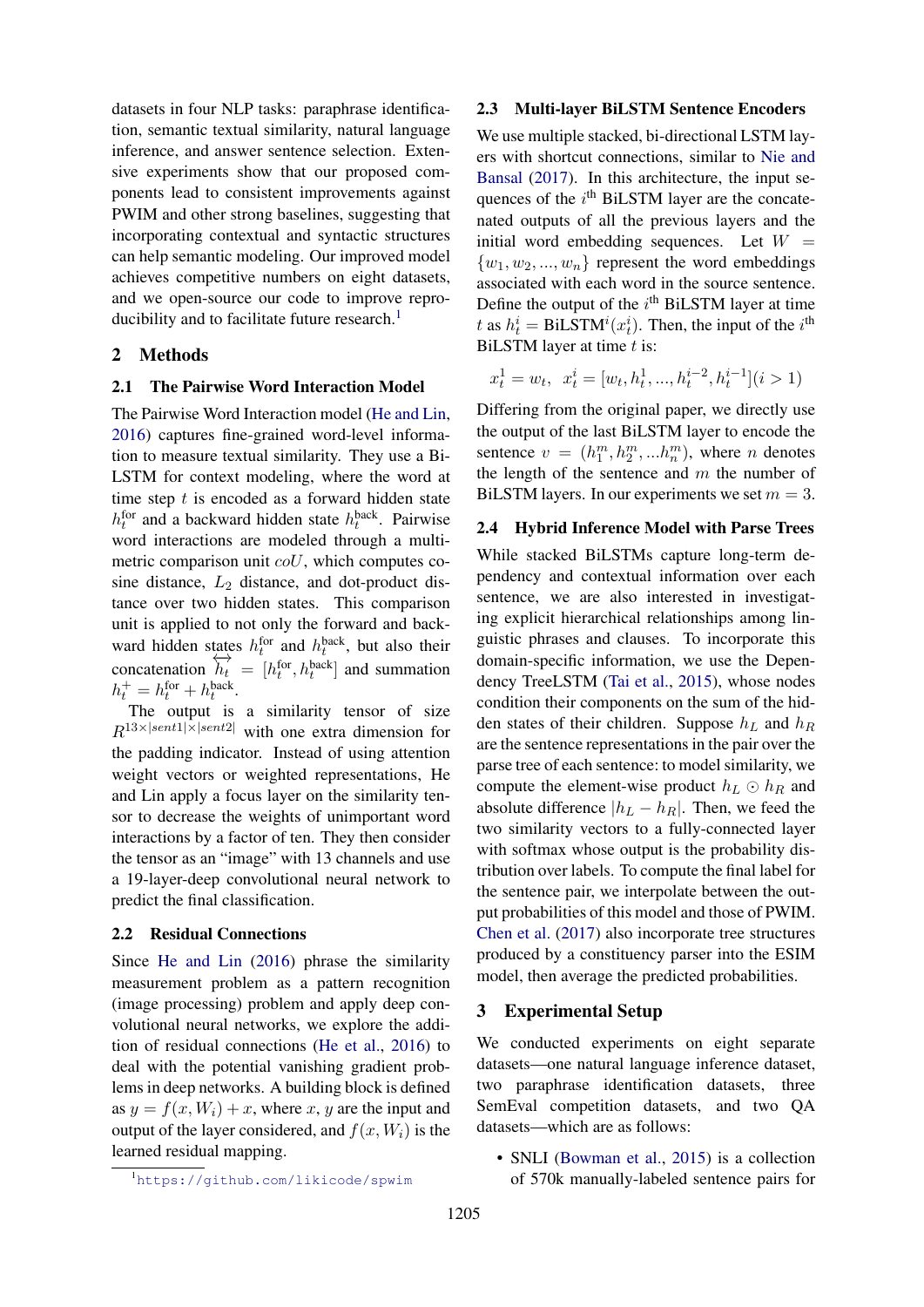<span id="page-2-0"></span>

| Dataset                 | <b>SNLI</b> | <b>Ouora</b> | Twitter | PIT-2015 | STS-2014    | WikiOA         | TrecOA         | <b>SICK</b>              |
|-------------------------|-------------|--------------|---------|----------|-------------|----------------|----------------|--------------------------|
|                         | Acc         | Acc          | F1      | F1       | Pearson's r | <b>MAP/MRR</b> | <b>MAP/MRR</b> | Pearson's $r/\rho$       |
| <b>InferSent</b>        | 0.846       | 0.866        | 0.746   | 0.451    | 0.715       | 0.287/0.287    | 0.521/0.559    | $\overline{\phantom{a}}$ |
| <b>SSE</b>              | 0.855       | 0.878        | 0.650   | 0.422    | 0.378       | 0.624/0.638    | 0.628/0.670    | $\overline{a}$           |
| DecAtt                  | 0.856       | 0.845        | 0.652   | 0.430    | 0.317       | 0.603/0.619    | 0.660/0.712    | $\overline{a}$           |
| $ESIM_{tree}$           | 0.864       | 0.755        | 0.740   | 0.447    | 0.493       | 0.618/0.633    | 0.698/0.734    | $\overline{a}$           |
| $ESIM_{seq}$            | 0.870       | 0.850        | 0.748   | 0.520    | 0.602       | 0.652/0.664    | 0.771/0.795    | $\overline{\phantom{a}}$ |
| $ESIM_{seq+tree}$       | 0.871       | 0.854        | 0.759   | 0.538    | 0.589       | 0.647/0.658    | 0.749/0.768    | $\overline{\phantom{a}}$ |
| $PWIM_{our}$            | 0.822       | 0.853        | 0.745   | 0.602    | 0.695       | 0.709/0.723    | 0.759/0.822    | 0.871/0.809              |
| $m$ PWIM <sub>seq</sub> | 0.851       | 0.862        | 0.757   | 0.612    | 0.714       | 0.717/0.728    | 0.774/0.835    | 0.878/0.821              |
| $m$ PWIM $_{seq+tree}$  | 0.855       | 0.870        | 0.743   | 0.623    | 0.718       | 0.735/0.751    | 0.781/0.821    | 0.887/0.834              |
| Abs increase $(\% )$    | 3.3         | 1.7          |         | 2.1      | 2.3         | 2.6/2.8        | $2.2/-$        | 1.6/2.5                  |

Table 1: Test results on different datasets.

the task of natural language inference. The relationship between two sentences includes entailment, contradiction, and neutral.

- Quora [\(Iyer et al.,](#page-4-8) [2017\)](#page-4-8) consists of 400k question pairs collected from the Quora website, with binary labels indicating if they are duplicates of each other.
- Twitter-URL [\(Lan et al.,](#page-4-9) [2017\)](#page-4-9) is a paraphrase corpus with 50k sentence pairs.
- PIT-2015 [\(Xu et al.,](#page-5-11) [2015\)](#page-5-11) is a paraphrase dataset that comes from SemEval-2015 Task 1.
- STS-2014 [\(Agirre et al.,](#page-4-10) [2014\)](#page-4-10) comes from SemEval-2014 Task 10 and each pair of sentences has a similarity score  $\in [0, 5]$ .
- WikiQA [\(Yang et al.,](#page-5-12) [2015\)](#page-5-12) is an opendomain question-answering dataset. After applying the same pre-processing methods in [He and Lin](#page-4-1) [\(2016\)](#page-4-1), it contains 12k question-answer pairs with binary labels.
- TrecQA [\(Wang et al.,](#page-5-13) [2007\)](#page-5-13) is from the Text Retrieval Conferences and consists of 56k question-answer pairs.
- SICK [\(Marelli et al.,](#page-5-14) [2014\)](#page-5-14) comes from SemEval-2014 Task 1 with 10k annotated sentence pairs. Each pair has a similarity score  $\in$  [1, 5].

The first seven datasets are the same as the ones examined in [Lan and Xu](#page-5-6) [\(2018\)](#page-5-6), except for MNLI [\(Williams et al.,](#page-5-15) [2018\)](#page-5-15), since SNLI is much larger than MNLI for the task of natural language

inference. We also add the SICK dataset [\(Marelli](#page-5-14) [et al.,](#page-5-14) [2014\)](#page-5-14), which is unexplored in [Lan and](#page-5-6) [Xu](#page-5-6) [\(2018\)](#page-5-6). Across multiple tasks and domains, we systematically compare our proposed models with state-of-the-art neural models: InferSent [\(Conneau et al.,](#page-4-4) [2017\)](#page-4-4), Shortcut-stacked Sentence Encoder (SSE; [Nie and Bansal,](#page-5-10) [2017\)](#page-5-10), Decomposable Attention Model (DecAtt; [Parikh et al.,](#page-5-7) [2016\)](#page-5-7), and Enhanced Sequential Inference Model (ESIM; [Chen et al.,](#page-4-2) [2017\)](#page-4-2).

For our experiments on SNLI, Quora, Twitter-URL, PIT-2015, WikiQA and TrecQA, the training objective is to minimize the NLL loss. For STS-2014 and SICK datasets, we use the KL divergence loss. Following [He and Lin](#page-4-1) [\(2016\)](#page-4-1), for all cases, we use the RMSProp optimizer [\(Tiele](#page-5-16)[man and Hinton,](#page-5-16) [2012\)](#page-5-16). Our word representations use 300-dimensional GloVe word vectors [\(Pen](#page-5-17)[nington et al.,](#page-5-17) [2014\)](#page-5-17), which we make static in all experiments. We produce dependency parse trees for each sentence using the Stanford Neural Network Dependency Parser [\(Chen and Manning,](#page-4-3) [2014\)](#page-4-3). The TreeLSTM then models sentence representations over each sentence's parse tree.

#### 4 Results and Analysis

Table [1](#page-2-0) shows the results of our models on different datasets. The first block of the table contains figures copied directly from [Lan and Xu](#page-5-6) [\(2018\)](#page-5-6); note that they do not use SICK. PWIM $_{our}$ refers to our own implementation. Note that there are at least three independent open-source implementations of the PWIM base model that we are aware of, which confirms the robustness and reproducibility of the model. Most results from these implementations are consistent; however, for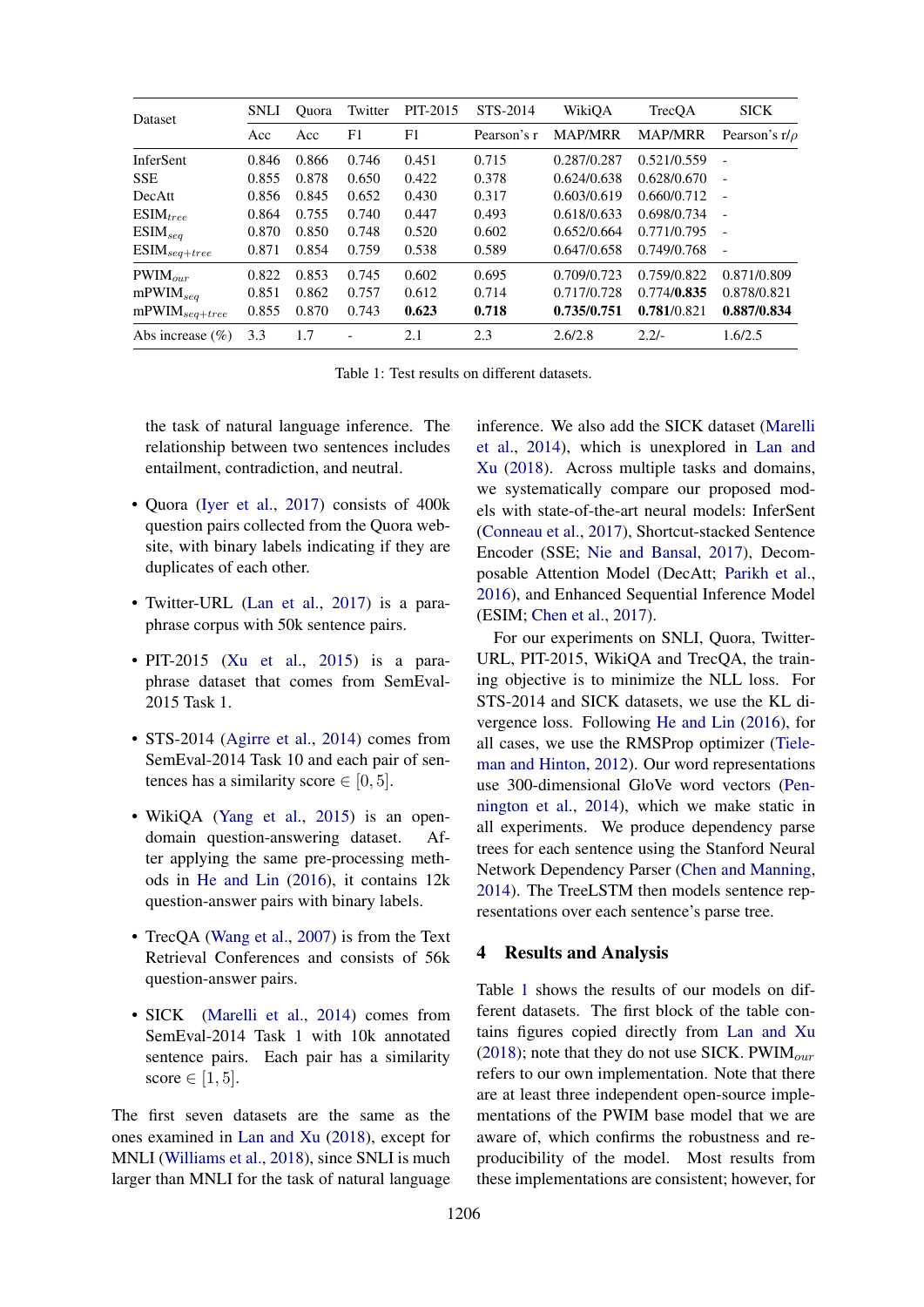<span id="page-3-0"></span>

Figure 1: Visualization of cosine values in the focusCube of two sentence pairs in the SICK test set.

PIT-2015 and STS-2014, we observe some differences, which we were unable to reconcile even after contacting the previous authors. Thus, for comparison purposes, we report results from our base  $PWIM_{our}$  implementation.

#### 4.1 Effects of the Multi-Layer BiLSTM

The entry mPWIM $_{seq}$  denotes PWIM using multilayer BiLSTMs for modeling the context of the input sentences and also incorporating residual connections in the final classification. On all datasets listed in the table, adding multi-layer BiLSTMs leads to a higher performance than that of the original model  $PWIM_{our}$ .

SSE [\(Nie and Bansal,](#page-5-10) [2017\)](#page-5-10) is a stacked Bi-LSTM model with shortcut connections and finetuning of word embeddings. Unlike our setting, where each word is represented by its own hidden state in the final output layer, SSE applies maxpooling over time to the output of the last BiLSTM layer to extract the final sentence feature vector. Based on Table [1,](#page-2-0)  $m$ PWIM<sub>seq</sub> clearly outperforms SSE on Twitter, PIT-2015, STS-2014, WikiQA, and TrecQA. However, for the SNLI and Quora datasets, SSE slightly exceeds mPWIM by 0.4% and 1.6%, respectively. SNLI and Quora have the largest training data among all the datasets with 550k and 393k training sentence pairs, respectively, which suggests that SSE performs better on larger data beyond a certain threshold. We surmise that as the dataset increases in size, the simplicity of SSE will have more performance advantages.

#### 4.2 Effects of TreeLSTM

The mPWIM<sub>seq+tree</sub> further enhances mPWIM<sub>seq</sub> by incorporating syntactic TreeLSTMs based on syntactic parse trees of each sentence. It averages the prediction probabilities of the PWIM using multi-layer BiLSTMs and TreeLSTMs separately to arrive at the final label.  $ESIM_{seq+tree}$  also computes its final predictions by averaging prediction probabilities of two ESIM variants that use BiLSTMs and TreeLSTMs as sentence encoders, respectively.

From the table, we observe that adding Tree-LSTMs to the ESIM model only marginally helps or has no effect for most datasets. On the other hand, TreeLSTM complements PWIM well: for WikiQA, it increases mean average precision (MAP) by 1.8% and mean reciprocal rank (MRR) by 2.3%. TreeLSTM also contributes to an 1.1% increase in the F1-measure for PIT-2015, 0.9% Pearson's r for SICK, and 0.7% MAP for TrecQA.

We hypothesize that these observed differences can be attributed to the model architectures. The inference model of ESIM is based on chain LSTMs, which might encode overlapping information with TreeLSTMs. For PWIM, the sentence context information is transformed into pairwise word interaction similarity units, and then a 19-layer-deep CNN exploits the spatially localized patterns. During this process, its focus is word-level similarities in sentences. The syntactic parsing structure introduced by TreeLSTM compensates for some of the information deficiencies. Notably, TreeLSTM does not help PWIM on the Twitter dataset; this makes sense, as [Kong et al.](#page-4-11) [\(2014\)](#page-4-11) note that many elements in tweets have no syntactic function, including hashtags and URLs. Furthermore, tweets often contain multiple fragments, each with its own syntactic span. Both of these issues may degrade the quality of the syntactic modeling of tweets.

#### 4.3 Sample Visualization and Analysis

To better understand *why* our models achieve improved effectiveness, we visualize the cosine values of the focusCube (the final output of the similarity layer) for pairwise word interactions in mPWIM<sub>seq</sub> and mPWIM<sub>seq+tree</sub>, using the same method as [Chen et al.](#page-4-2) [\(2017\)](#page-4-2), where darker colors indicate stronger pairwise word interactions.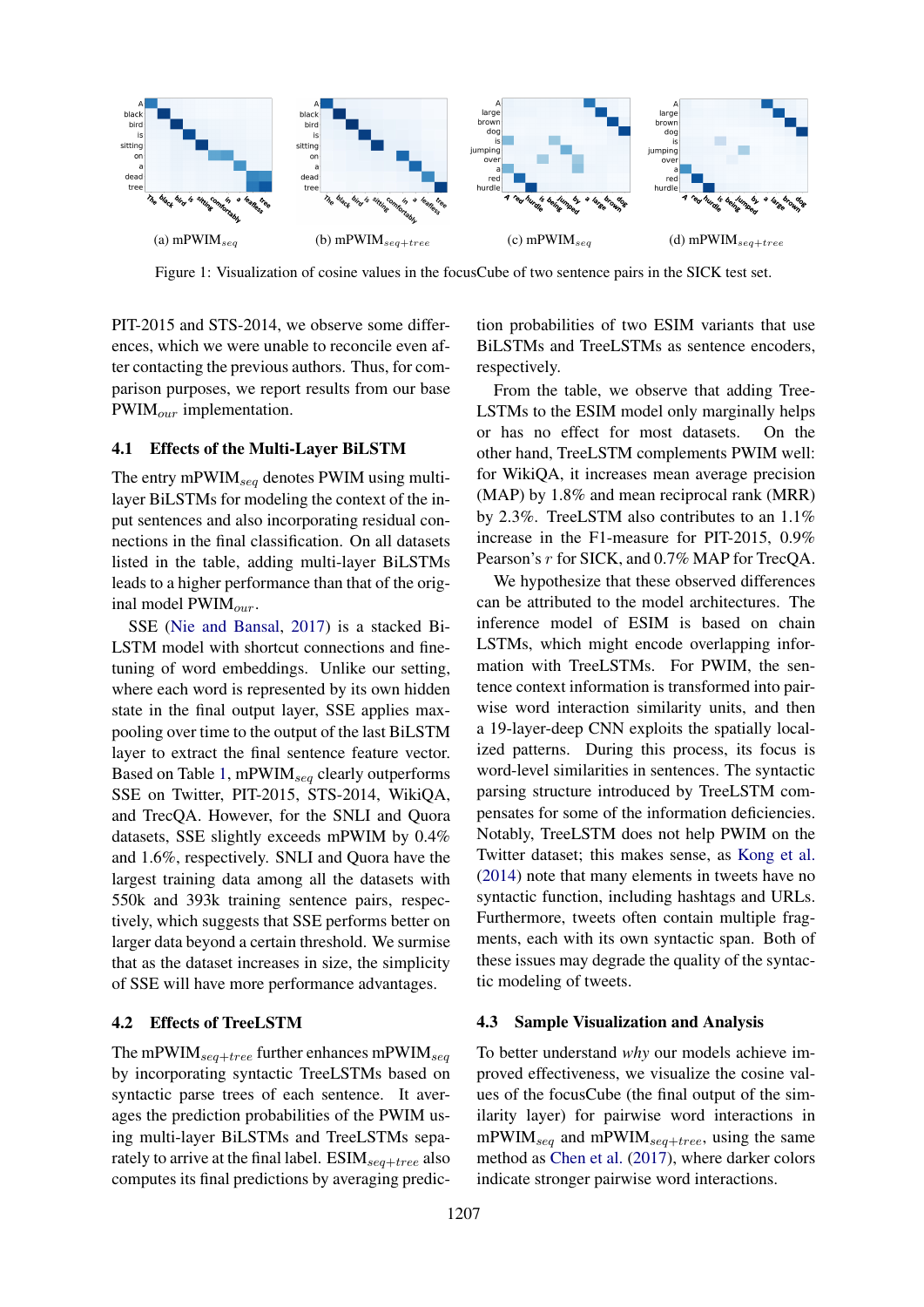In Figure [1,](#page-3-0) we show visualizations from two pairs of sentences from SICK: [1a](#page-3-0) and [1b](#page-3-0) form a contrastive pair, as do [1c](#page-3-0) and [1d.](#page-3-0) We see that, in both cases, the TreeLSTM helps the model find syntactically important pairwise word interactions. For example, in Figure [1a,](#page-3-0) for the  $m$ PWIM $_{seq}$  model, the cluster of dark patches near the top shows obviously irrelevant correspondences, e.g., "on" with "comfortably", "dead" with "tree", and several of the articles are misaligned with respect to their positions in phrase structure. With the incorporation of syntactic information in Figure [1b,](#page-3-0) the correspondences are much more accurate.

We see that this is similarly the case when comparing Figures [1c](#page-3-0) and [1d,](#page-3-0) where the TreeLSTM yields more accurate correspondences. With the TreeLSTM, the model has learned the correct correspondence between "is being jumped" and "is jumping over", whereas without the syntactic structure, the correspondences are quite muddled. In both cases, we observe that mPWIM<sub>seq+tree</sub> is able to capture the passive construction for paraphrase detection.

## 5 Conclusion

We examine the hypothesis of whether incorporating contextual and syntactic structures can improve semantic similarity modeling. We extend the strong PWIM model and add additional components comprised of TreeLSTMs and multi-layer BiLSTMs to capture syntax and context information. Thorough experiments on eight datasets show that our improved models achieve consistent gains in effectiveness.

## Acknowledgments

This research was supported by the Natural Sciences and Engineering Research Council (NSERC) of Canada, and enabled by computational resources provided by Compute Ontario and Compute Canada.

## References

<span id="page-4-10"></span>Eneko Agirre, Carmen Banea, Claire Cardie, Daniel Cer, Mona Diab, Aitor Gonzalez-Agirre, Weiwei Guo, Rada Mihalcea, German Rigau, and Janyce Wiebe. 2014. [SemEval-2014 task 10: multilingual](https://doi.org/10.3115/v1/S14-2010) [semantic textual similarity.](https://doi.org/10.3115/v1/S14-2010) In *Proceedings of the 8th International Workshop on Semantic Evaluation (SemEval 2014)*, pages 81–91.

- <span id="page-4-7"></span>Samuel R. Bowman, Gabor Angeli, Christopher Potts, and Christopher D. Manning. 2015. [A large anno](https://doi.org/10.18653/v1/D15-1075)[tated corpus for learning natural language inference.](https://doi.org/10.18653/v1/D15-1075) In *Proceedings of the 2015 Conference on Empirical Methods in Natural Language Processing*, pages 632–642.
- <span id="page-4-3"></span>Danqi Chen and Christopher Manning. 2014. [A fast](https://doi.org/10.3115/v1/D14-1082) [and accurate dependency parser using neural net](https://doi.org/10.3115/v1/D14-1082)[works.](https://doi.org/10.3115/v1/D14-1082) In *Proceedings of the 2014 Conference on Empirical Methods in Natural Language Processing (EMNLP)*, pages 740–750.
- <span id="page-4-2"></span>Qian Chen, Xiaodan Zhu, Zhen-Hua Ling, Si Wei, Hui Jiang, and Diana Inkpen. 2017. [Enhanced LSTM for](https://doi.org/10.18653/v1/P17-1152) [natural language inference.](https://doi.org/10.18653/v1/P17-1152) In *Proceedings of the 55th Annual Meeting of the Association for Computational Linguistics (Volume 1: Long Papers)*, pages 1657–1668.
- <span id="page-4-4"></span>Alexis Conneau, Douwe Kiela, Holger Schwenk, Loïc Barrault, and Antoine Bordes. 2017. [Supervised](https://doi.org/10.18653/v1/D17-1070) [learning of universal sentence representations from](https://doi.org/10.18653/v1/D17-1070) [natural language inference data.](https://doi.org/10.18653/v1/D17-1070) In *Proceedings of the 2017 Conference on Empirical Methods in Natural Language Processing*, pages 670–680.
- <span id="page-4-0"></span>Hua He, Kevin Gimpel, and Jimmy Lin. 2015. [Multi](https://doi.org/10.18653/v1/D15-1181)[perspective sentence similarity modeling with con](https://doi.org/10.18653/v1/D15-1181)[volutional neural networks.](https://doi.org/10.18653/v1/D15-1181) In *Proceedings of the 2015 Conference on Empirical Methods in Natural Language Processing*, pages 1576–1586, Lisbon, Portugal.
- <span id="page-4-1"></span>Hua He and Jimmy Lin. 2016. [Pairwise word interac](https://doi.org/10.18653/v1/N16-1108)[tion modeling with deep neural networks for seman](https://doi.org/10.18653/v1/N16-1108)[tic similarity measurement.](https://doi.org/10.18653/v1/N16-1108) In *Proceedings of the 2016 Conference of the North American Chapter of the Association for Computational Linguistics: Human Language Technologies*, pages 937–948.
- <span id="page-4-6"></span>Kaiming He, Xiangyu Zhang, Shaoqing Ren, and Jian Sun. 2016. Deep residual learning for image recognition. In *Proceedings of the IEEE Conference on Computer Vision and Pattern Recognition*, pages 770–778.
- <span id="page-4-8"></span>Shankar Iyer, Nikhil Dandekar, and Kornél Csernai. 2017. *[First Quora Dataset Release: Question Pairs](https://data.quora.com/First-Quora-Dataset-Release-Question-Pairs)*.
- <span id="page-4-5"></span>Thomas N. Kipf and Max Welling. 2017. Semisupervised classification with graph convolutional networks. In *Proceedings of the 5th International Conference on Learning Representations*.
- <span id="page-4-11"></span>Lingpeng Kong, Nathan Schneider, Swabha Swayamdipta, Archna Bhatia, Chris Dyer, and Noah A. Smith. 2014. [A dependency parser for](https://doi.org/10.3115/v1/D14-1108) [tweets.](https://doi.org/10.3115/v1/D14-1108) In *Proceedings of the 2014 Conference on Empirical Methods in Natural Language Processing (EMNLP)*, pages 1001–1012.
- <span id="page-4-9"></span>Wuwei Lan, Siyu Qiu, Hua He, and Wei Xu. 2017. [A continuously growing dataset of sentential para](https://doi.org/10.18653/v1/D17-1126)[phrases.](https://doi.org/10.18653/v1/D17-1126) In *Proceedings of the 2017 Conference on Empirical Methods in Natural Language Processing*, pages 1224–1234.